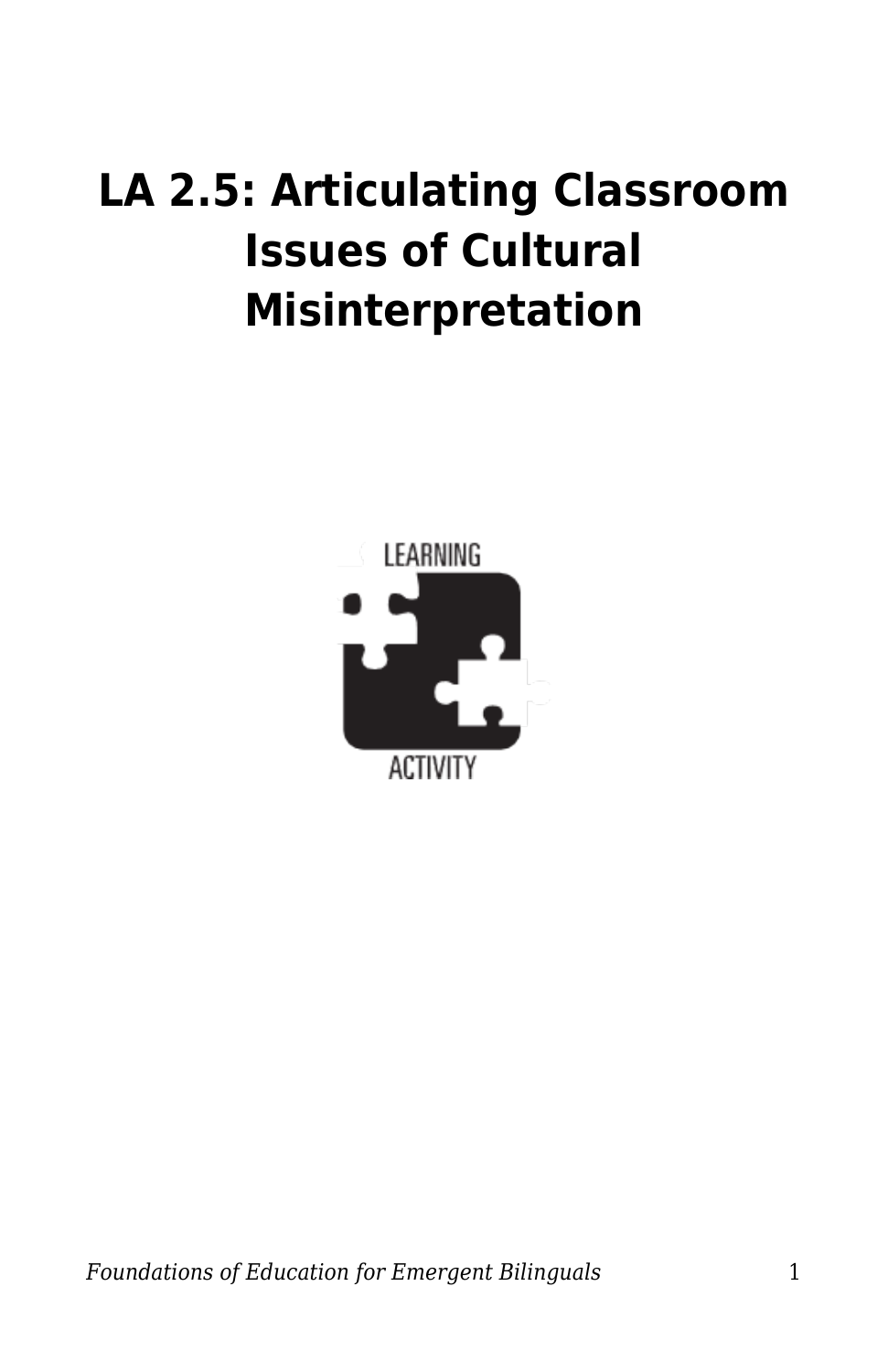| Learning<br><b>Outcome</b>                                                                                                                                                                        | <b>Pedagogical Intent</b>                                                                                                                                                          | <b>Student Position</b>                                                                                                                                                                                                                                                                                                                               |
|---------------------------------------------------------------------------------------------------------------------------------------------------------------------------------------------------|------------------------------------------------------------------------------------------------------------------------------------------------------------------------------------|-------------------------------------------------------------------------------------------------------------------------------------------------------------------------------------------------------------------------------------------------------------------------------------------------------------------------------------------------------|
| Interpret the<br>historical<br>context of<br>diversity and<br>discrimination<br>and evaluate<br>how it impacts<br>current<br>practices.<br><b>Assessment: 25</b><br>pts.<br><b>TA: 40 Minutes</b> | Teachers can use<br>new vocabulary in<br>meaningful and<br>relevant ways to<br>have a group<br>discussion about<br>issues of cultural<br>misinterpretation in<br>their classrooms. | Students have read the<br>articles on culture, and<br>used the vocabulary to<br>discuss different issues<br>of culture in their<br>classrooms. They have<br>also watched a video on<br>cultural<br>misinterpretations.<br>They are now prepared<br>to participate in a group<br>discussion on cultural<br>misinterpretations<br>using new vocabulary. |

## **Instructions**

- 1. Watch [video segment 2.1](https://education.byu.edu/tell/foundations-2-1), which focuses on Cultural Misinterpretations. Take notes on the viewing quide.
- 2. You will now be given 10 minutes to discuss what they learned about cultural misinterpretations from the video segment (VS 2.1) using the vocabulary terms from the interactive glossary (HW 1.3). As you discuss the video segment, think about teaching experiences you have had, times when you have misinterpreted student behavior, or times when you gained new understanding about the home life, background or culture of your student that surprised you. Think about how your students bring their culture with them (just as you do) when they come into class and consider this in your discussion.
- 3. A designated person at each table will keep a record of the vocabulary terms used on the score card each word can be scored a maximum of three times. Words must be used correctly in a sentence.
- 4. After the discussion, the facilitor will invite the class to